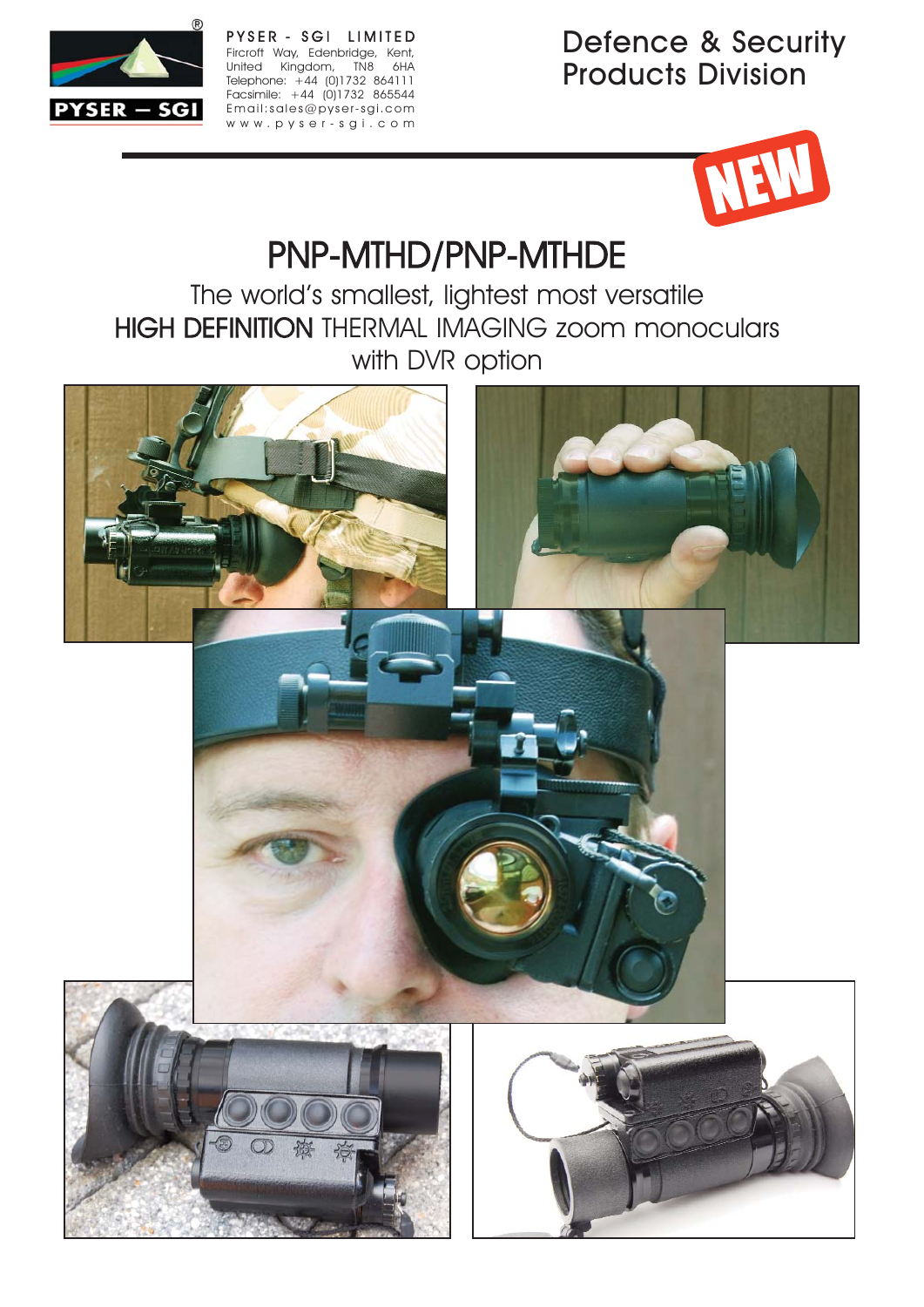### PNP-MTHD The world's smallest, lightest and **most versatile Thermal Imaging** night vision monocular

Pyser-SGI Limited is one of the world's leading manufacturers of Night Vision products.

Over the many years of our experience in the design, development and manufacture of night

![](_page_1_Picture_3.jpeg)

vision monoculars we have worked closely with British, other NATO and non-NATO Armed Forces, Special Forces and Police Special Forces in order to produce the products and features required for today's and tomorrow's threat situations.

The PNP-MTHD monocular range is the result of such close co-operations and is a state of the art world beating product which is complemented by a wide range of specially developed accessories enabling the user to perform a huge variety of missions based on just one sensor platform --- PNP-MTHD.

Designed, developed and manufactured in Britain by Pyser-SGI to ISO 9001 quality levels the PNP-MTHD is the world's smallest and lightest thermal imaging monocular. It uses an advanced glass reinforced polymer main body with a centre of mass as far to the rear as possible to minimise neck strain during prolonged operations. Two CR123 batteries, for light weight, give up to 7 hours' continuous operation. High quality IR optics are used for maximum image quality and the entire monocular body, electronics and optics are filled with dry nitrogen for ultimate reliability in all missions.

The unique Near Eye OLED display always produces a large crisp image right in front of the eye and overcomes the "tunnel vision" problem common in inferior designs.

This gives an image having an apparent angle of view of 35° horizontally, which is similar to that of the human eye and therefore considerably aids speed and clarity of target acquisition. When head/helmet worn in the 17mm lens option model the image as seen by the user is 1:1 ratio to actual size, thereby enhancing judgements of distance and safety of manoeuvre. The 25mm and 35mm give Search & Rescue capability with a 1.5 & 2x optical magnification respectively. All models accept the optional 3x rapid-attach magnifier lens which produces 3x, 4.5x and 6x basic optical magnification for the three models in addition to the 2x and 4x digital zoom function incorporated as standard.

Usable hand held, helmet mounted, head mounted or tripod mounted, the PNP-MTHD does everything. This includes optional anti-mist filters and adaptors for

attaching instantly to camcorders, DSLR cameras and CCTV cameras for total darkness surveillance. You can even power the PNP-MTHD directly from a vehicle cigarette lighter socket (via optional Pyser adaptor) 6v supply and take the live PAL video directly to any compatible recording device or transmitter at the same time as viewing with the naked eye.

For security and convenience the PNP-MTHD monocular on its helmet or head mount auto switches off when flipped up and auto switches on with no switch resetting needed when flipped back down again. Shuttered rubber eyecups are also available which simply screw on without needing to remove the normal soft fold-back eyecup. For added security an icon inside the 27mm eye relief eyepiece illuminates to warn against a low battery charge situation.

All accessories can be used with no tools required for attachment, adjustment or operation.

#### PNP-MTHD

The world's smallest, lightest most versatile Thermal Imaging monocular – and the best.

![](_page_1_Picture_15.jpeg)

![](_page_1_Picture_16.jpeg)

![](_page_1_Picture_17.jpeg)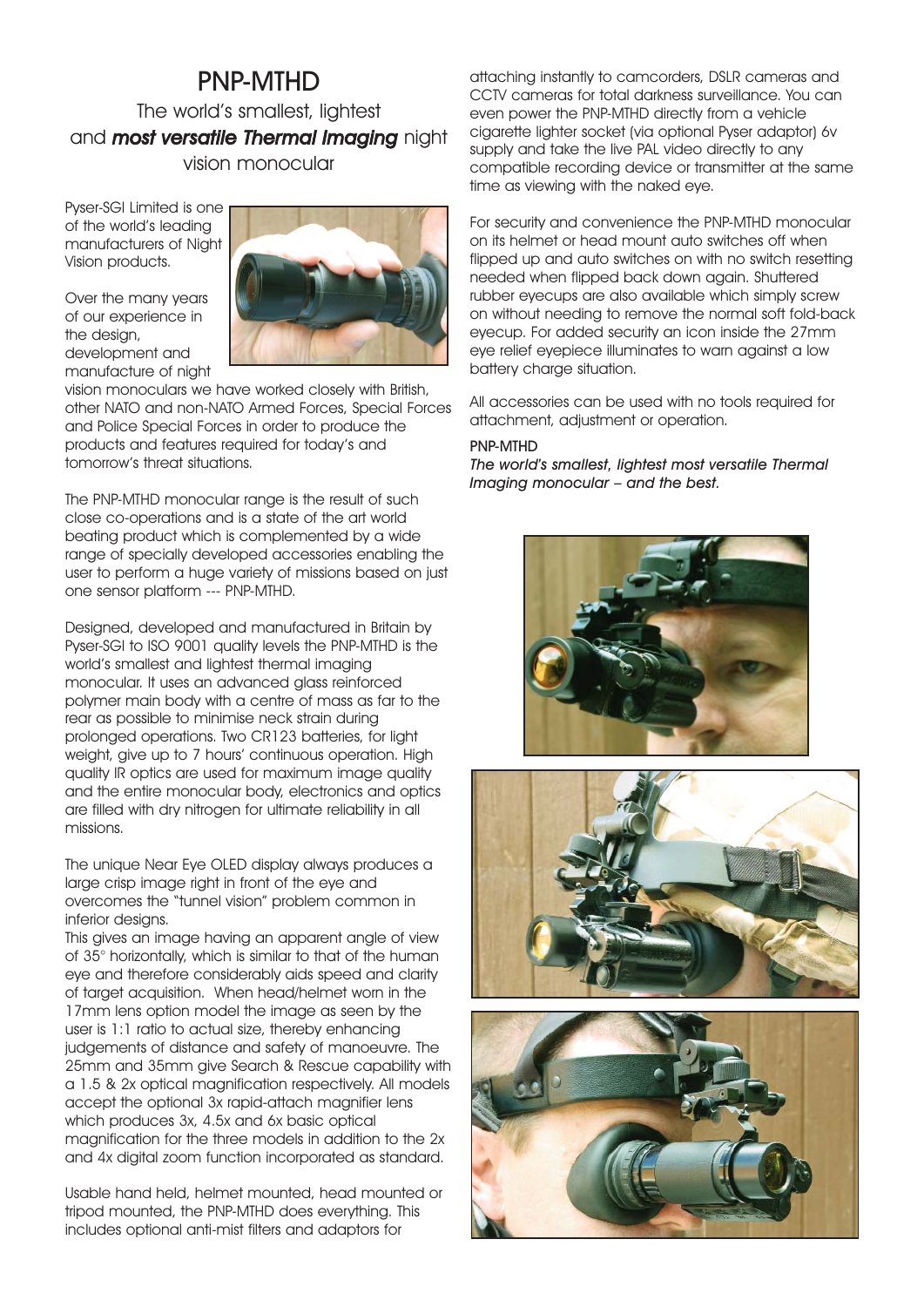## Technical Specifications

| <b>Thermal Image</b>                                                                                                     |                                                                                                                                                                                  |                                             |                  | <b>Controls</b> |                      |                                                                                                          |                                                                                              |                                                                                                                             |                                               |
|--------------------------------------------------------------------------------------------------------------------------|----------------------------------------------------------------------------------------------------------------------------------------------------------------------------------|---------------------------------------------|------------------|-----------------|----------------------|----------------------------------------------------------------------------------------------------------|----------------------------------------------------------------------------------------------|-----------------------------------------------------------------------------------------------------------------------------|-----------------------------------------------|
| <b>Detector</b>                                                                                                          | Amorphous Silicon Microbolometer<br>7-14 microns wavelength<br>Uncooled<br>640 x 480 pixel array High Definition<br>17 micron pixel pitch<br>25Hz or 9Hz (optional) refresh rate |                                             |                  |                 |                      | On/Off<br>Polarity White hot / Black hot<br>Screen brightness                                            |                                                                                              | Electronic zoom 1x, 2x and 4x ratio<br>Automatic flip up / switch off, flip down /<br>switch on when used on helmet or head |                                               |
| <b>Display</b>                                                                                                           | Advanced OLED 852 x 600 pixels SVGA<br>Monochrome<br>35° apparent image horizontal angle<br>of view                                                                              |                                             |                  | Power           |                      | mount with no re-set needed<br>2 x CR123 Lithium batteries<br>(give up to 7 hours' continuous operation) |                                                                                              |                                                                                                                             |                                               |
| <b>Optics</b>                                                                                                            |                                                                                                                                                                                  |                                             |                  |                 | Input/Output         |                                                                                                          | recording or transmission.                                                                   |                                                                                                                             | Single multipin socket for: PAL video out for |
| <b>High quality IR objective lenses</b><br><b>Fully coated eyepiece optics</b><br>25mm glass aperture<br>27mm eye relief |                                                                                                                                                                                  |                                             |                  |                 |                      |                                                                                                          |                                                                                              | External power via battery power module                                                                                     |                                               |
|                                                                                                                          |                                                                                                                                                                                  |                                             |                  | <b>Physical</b> |                      |                                                                                                          |                                                                                              |                                                                                                                             |                                               |
|                                                                                                                          |                                                                                                                                                                                  |                                             |                  | <b>Model</b>    |                      |                                                                                                          | Width                                                                                        |                                                                                                                             |                                               |
|                                                                                                                          | Dioptre adjustment -6 to $+3$                                                                                                                                                    |                                             |                  |                 |                      | Length                                                                                                   | <b>Height</b>                                                                                |                                                                                                                             | Weight w/o batteries*                         |
| <b>Focal lengths</b>                                                                                                     |                                                                                                                                                                                  | <b>Actual field of view</b>                 |                  |                 | 17mm<br>25mm         | <b>96mm</b><br>112mm                                                                                     | $74$ mm<br>74mm                                                                              | 53mm<br>53mm                                                                                                                | 295g<br>325g                                  |
| 17mm                                                                                                                     |                                                                                                                                                                                  | 36° x 29° (639 x 479 mils) 1x magnification |                  |                 | 35mm                 | 123mm                                                                                                    | 77 <sub>mm</sub>                                                                             | 55mm                                                                                                                        | 340g                                          |
| 25mm<br>35mm                                                                                                             | $25^\circ$ x 19 $^\circ$ (444 x 337 mils) 1.5x magnification<br>$18^\circ$ x $14.5^\circ$ (320 x 240 mils) 2x magnification                                                      |                                             |                  |                 |                      |                                                                                                          |                                                                                              | Please note: E variant (DVR) add 19mm to height and 155g                                                                    |                                               |
|                                                                                                                          | to weight<br>Detection Distances* (Human sized target)                                                                                                                           |                                             |                  |                 |                      |                                                                                                          |                                                                                              |                                                                                                                             |                                               |
| Human                                                                                                                    | 17 <sub>mm</sub> lens                                                                                                                                                            | 25mm lens                                   | 35mm lens        |                 | <b>Tripod mount</b>  |                                                                                                          | Standard 1/4" UNC thread                                                                     |                                                                                                                             |                                               |
| Detection:                                                                                                               | 625m                                                                                                                                                                             | 920m                                        | 1280m            |                 | Construction         |                                                                                                          |                                                                                              |                                                                                                                             | Moulded glass filled polymer main body        |
| Recognition:                                                                                                             | 315m                                                                                                                                                                             | 460m                                        | 640 <sub>m</sub> |                 | <b>Environmental</b> |                                                                                                          |                                                                                              |                                                                                                                             |                                               |
| Identification: 160m                                                                                                     |                                                                                                                                                                                  | 230 <sub>m</sub>                            | 320m             |                 | Waterproof           |                                                                                                          | Water resistant to 1m for 30 min                                                             |                                                                                                                             |                                               |
| *without using electronic zoom<br>Note: All specifications are nominal                                                   |                                                                                                                                                                                  |                                             |                  |                 | <b>Temperature</b>   |                                                                                                          | Operation -20 $\degree$ C to +55 $\degree$ C<br>Storage -40 $^{\circ}$ C to +65 $^{\circ}$ C |                                                                                                                             |                                               |

## PNP-MTHDE High Definition Thermal Imaging monocular with DVR

![](_page_2_Picture_3.jpeg)

![](_page_2_Picture_4.jpeg)

![](_page_2_Picture_5.jpeg)

PNP-MTHDE has an identical specification to PNP-MTHD but is fitted with a 32GB Digital Video Recorder (DVR). The DVR is powered up only when required to conserve power. Recording at 25fps with capacity for up to 120 hours, PNP-MTHDE offers an added level of post activity analysis, vital in both operational and training scenarios. The DVR is very simple to operate and easy to download via USB connector.

#### Digital Video Recorder

Encoding H.264 Input Channel 1 Ch. Input impedance 75 ohm Unbalanced Maximum Input 1.0Vp-p @ 75 Ohm Unbalanced Output Channel 1 Ch. Output impedance 75 ohm Unbalanced Composite PAL Maximum Output 1.0Vp-p @ 75 Ohm Unbalanced Memory 32Gb

### **Controls**

The DVR is controlled via four buttons located on top of the unit

DVR on/off, record, play and stop

#### Recording

|  |  | <b>Video Recording Resolution</b> |
|--|--|-----------------------------------|
|--|--|-----------------------------------|

| Format                     | <b>PAL</b>                       |                                |                               |
|----------------------------|----------------------------------|--------------------------------|-------------------------------|
| 4CIF<br>2CIF<br><b>CIF</b> | 704x576<br>704x288<br>352x288    |                                |                               |
| Format                     | high                             | normal                         | low                           |
| 4CIF<br>2CIF<br>CIF        | 1800Kbps<br>1200Kbps<br>1000Kbps | 1000Kbps<br>800Kbps<br>600Kbps | 500Kbps<br>400Kbps<br>300Kbps |
|                            |                                  |                                |                               |

#### Video Recording Frame Rate PAL 25,12,8,6,3,1 fps

#### Storage File system

FAT32. Recording time dependent on resolution, 40 hours to 120 hours.